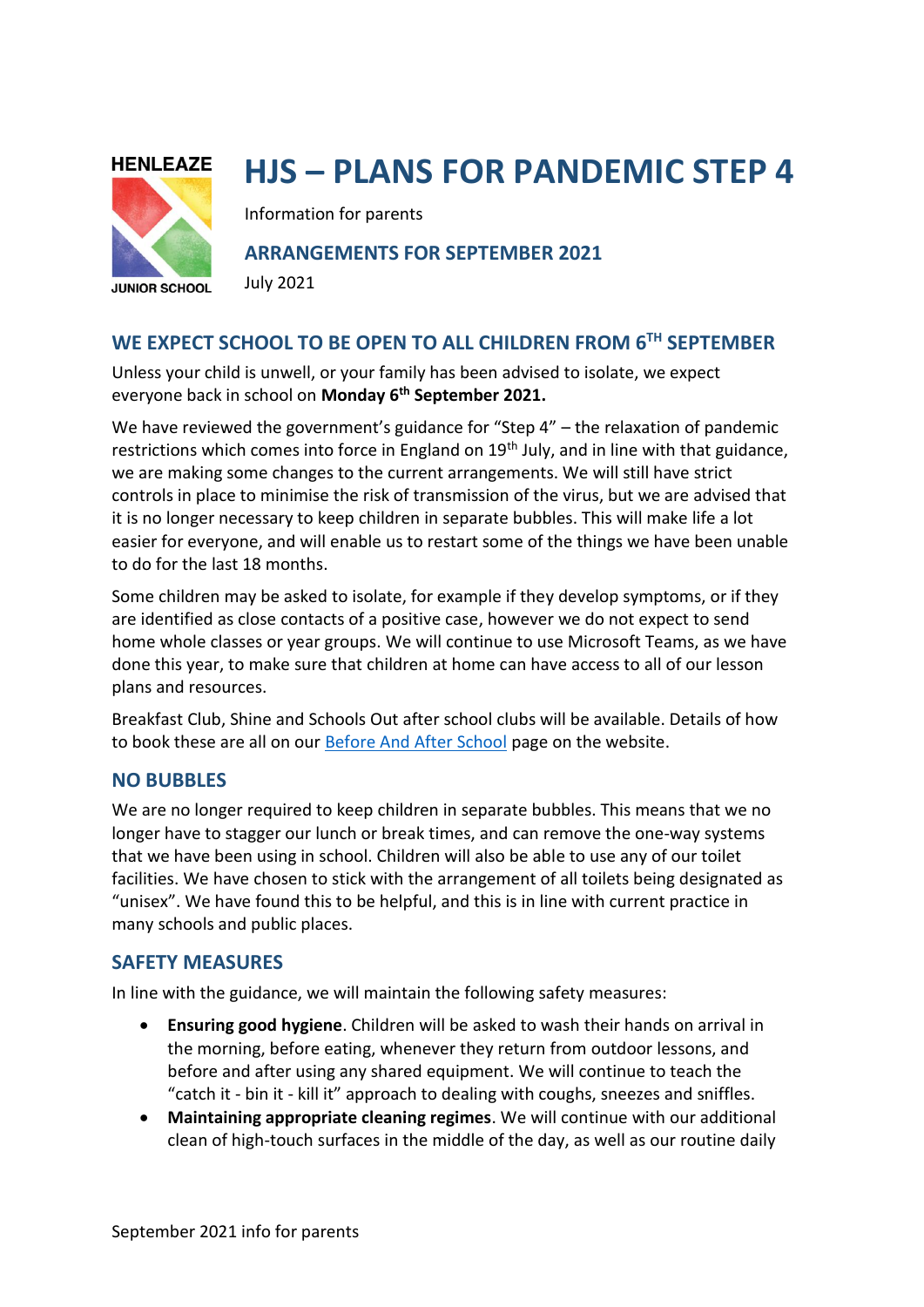clean. We will regularly clean shared equipment and shared furniture with viricidal spray.

- **Keep occupied spaces well ventilated.** We will keep windows open, ensuring there is a flow of fresh air. We will follow DfE advice regarding the need to balance the need for ventilation with the need for comfortable working temperatures. Our new heating system should help significantly with this!
- **Follow public health advice on testing, self-isolation and managing confirmed cases of Covid-19.** We receive daily updates from DfE and regular briefings from Bristol's Education and Public Health teams. We will assist with contact tracing if required to do so. We will ask parents to collect children from school if they begin to display potential symptoms of the virus, and we expect parents not to send their children to school if they are unwell.

# **TIMETABLE**

We no longer need to stagger start and finish times. All classes will begin registration at **8:50am** and all classes will come out at **3:25pm**.

- Breakfast club is available at the infant school from 8:00
- Gates open 8:45
- Registration starts 8:50
- Morning Break is 10:30-10:50.
- Lunch is 12:00-1:05
- School day ends at 3:25
- Clubs start at 3:25
- Shine activity clubs end at 4:45
- Shine and Schools Out after-school care ends at 5:50

## **ARRIVAL AND DEPARTURE**

We would like everyone to access the site via the pedestrian gate on Park Grove, or for those with siblings in the infant school via the gate on Henleaze Park. Please avoid using the vehicle gates into the infant or junior car parks if possible.

Parents and carers will be asked to remain outside the green fence. We will open the green gates at 8:45 in the morning and 3:25 in the afternoon.

We do not require parents to wear face coverings, but many will choose to do so, and we recognise that this is widely seen to be a sensible and considerate safety precaution.

To avoid congestion at the gates, Year 6 and Year 4 will continue to enter through the gate by the cycle park. Year 5 and Year 3 will continue to enter through the gate by the willow tree.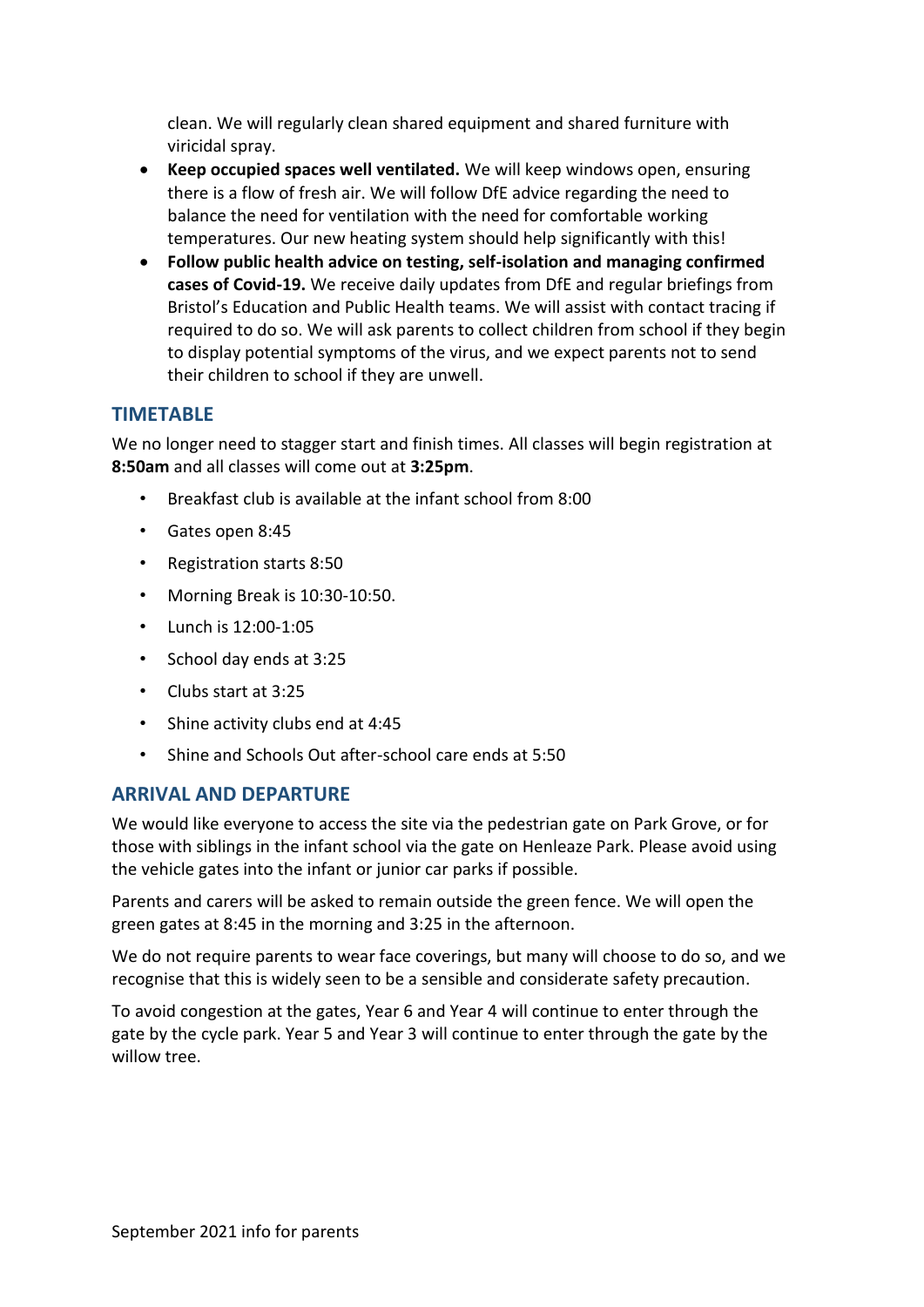# **CLASSROOMS**

We are no longer required to arrange children side by side facing the front. We will be rearranging tables so that children can sit in appropriate groupings. They will also be able to sit in different places for different lessons if the teacher finds that necessary.

Children will not need to keep all of their books on or under their table all day, and we will revert to using the cloakrooms for their coats and bags. However**, we would still like to encourage children not to bring large bags to school**. They need only bring a snack, a water bottle, a reading book, their reading record and a packed lunch (if required).

In order to minimise sharing of equipment, **we will provide every child with their own stationery and a pencil case to put it in**. This will enable us to keep the tables clear of clutter, which makes it easier to clean them. **We will be inviting all parents to make a £5 contribution to cover the cost of stationery supplies for the year in September.**

For a small number of Year 6 children who have unavoidable reasons to bring in a phone, they will have to keep it in their tray, turned off, and we will not accept any responsibility for it. **Parents are asked to contact us if they feel their child has a need to bring a phone to school.** We strongly discourage it.

## **UNIFORM**

We will be strictly enforcing our school uniform expectations in the new school year. [Details can be found on our website.](https://www.henleazejuniorschool.co.uk/application/files/9016/2488/0107/School_Uniform.pdf) Please note, school uniform does not include "skins", or "under armour". If children are cold, they should wear sweatshirts or hoodies and long trousers, or tights with skirts. Plain coloured alternatives to the HJS branded uniform items are acceptable, as long as they don't have visible logos.

**Children will be asked to wear their PE kit to school on PE days to avoid the need for another bag and for changing.** PE kit consists of black shorts and a plain or HJS branded t-shirt in their team colour. They may wear a sweatshirt or jogging bottoms on top if it is cold, and on PE days, "skins" would be an acceptable alternative to keep warm.

## **LUNCHES**

Children may order school lunches as usual, or may bring their own packed lunch.

All meals will be eaten in the Hall or Dining Hall. We will not have separate sittings for each year group as we have done this year.

Packed lunches will be eaten outside if the weather is fine.

# **MANAGING ILLNESS**

It is absolutely essential that parents, staff and children all work together to minimise the risk of transmission of the Covid 19 virus.

## **If anyone in the household has any symptoms, however minor, that might indicate Covid 19, children must not come into school.**

If your child or anyone living in your household:

- develops a cough
- develops a high temperature
- or has a loss of sense of smell or taste